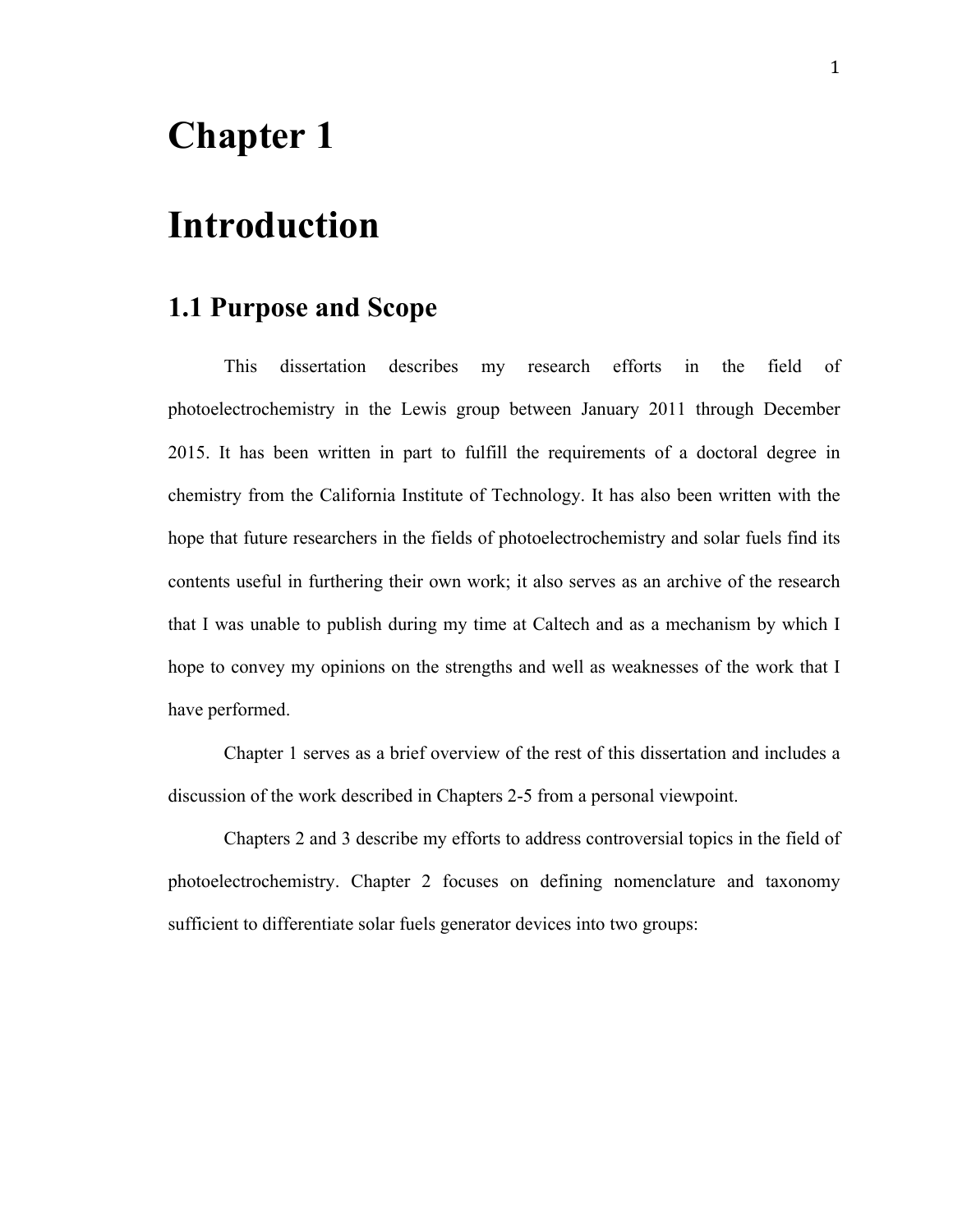1. Those that are essentially photovoltaic devices whose electrochemical properties are independent of the electrolyte with which they operate.

2. Those that are photoelectrochemical devices whose properties and efficiency actively depend on the nature of the electrolyte environment in which they operate.

Because these different devices have varying advantages as well as research challenges associated with them, identifying a device as such allows researchers to quickly understand the context in which new systems of either variety should be viewed. Chapter 3 discusses methods necessary to determine the efficiency of a hypothetical solar fuels generator device without requiring that the device of interest actually be constructed. Because actual device construction entails significant engineering efforts, the ability to determine the efficiency of a hypothetical system facilitates comparison of the efficacy of new components in solar fuels generating devices to previously reported components without concern that inconsistent engineering may prevent a one-to-one comparison. The bulk of the work in both chapters was published in 2015 in *Energy and Environmental Science*.

Chapters 4 and 5 describe my efforts to understand the photoelectrochemical activity of graphene-covered silicon photoelectrodes. In particular, chapter 4 discusses the activity of pristine graphene monolayers on n-Si electrodes and demonstrates that stability in aqueous electrolyte is imparted to n-Si electrodes by the presence of a graphene protective layer. However, this stability is only demonstrated over 1,000 seconds, as demonstration of further stability was hindered by inconsistent results.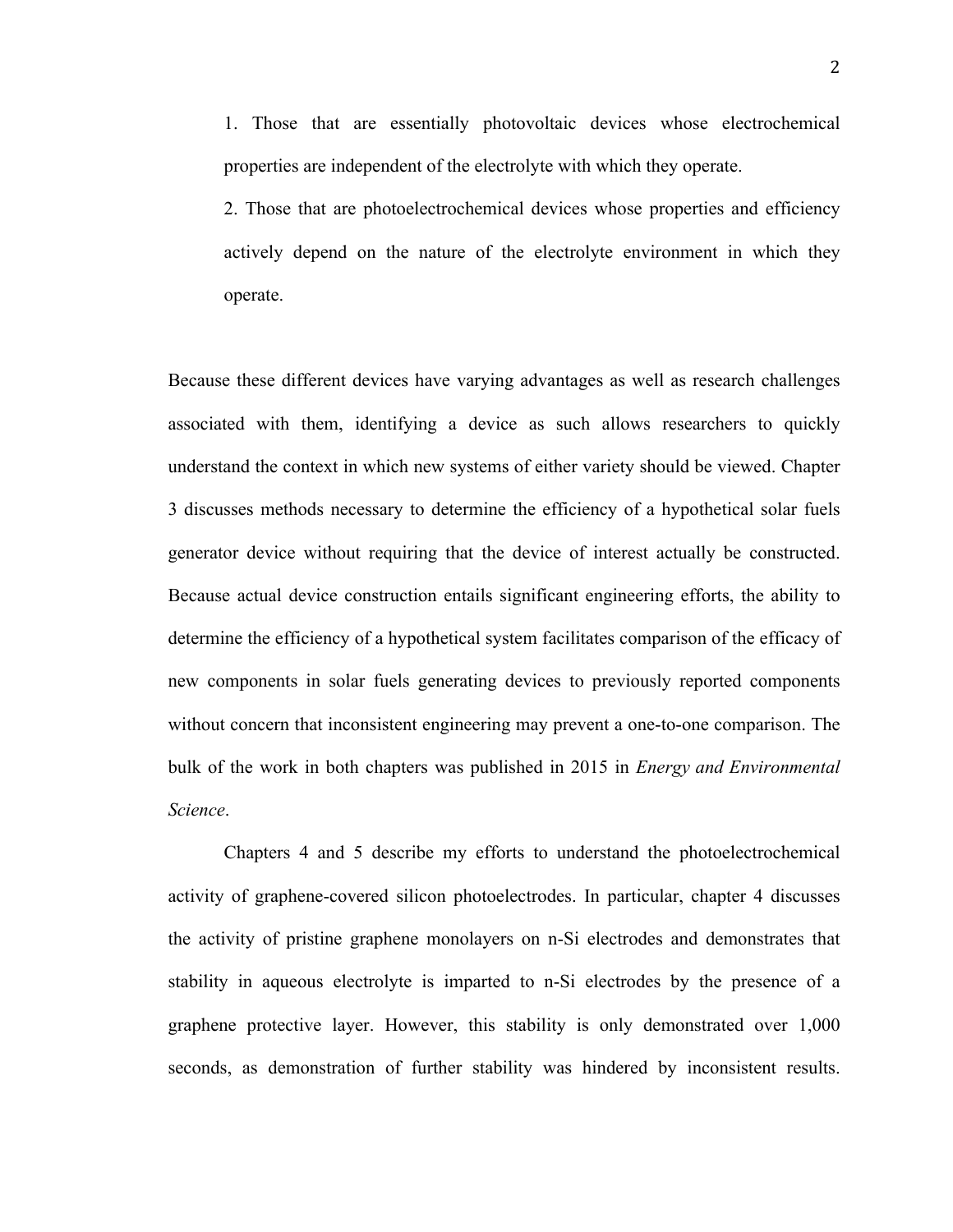Chapter 5 discusses the related photoelectrochemical behavior of fluorinated graphene (F-Gr) on n-Si electrodes. The fluorination of graphene was found to improve the stability of the photoelectrochemical activity of F-Gr-covered n-Si surfaces in aqueous electrolyte to over 100,000 seconds, representing a two order-of-magnitude increase over pristine graphene. The bulk of the work described in chapter 4 was published in *The Journal of the American Chemical Society* in 2013 and the work in Chapter 5 is currently prepared for submission to peer review as of January 2016.

Chapter 6 reviews a number of additional efforts that I undertook that, because of incompleteness or lack of reproducibility, have yet to be prepared for peer review. These efforts include the following: work to understand the effect of multilayer graphene at Si interfaces, demonstration of the use of pristine graphene monolayers to prevent silicide formation, a survey of efforts to understand the impurities left behind by different graphene transfer methods, and a brief foray into the use of ALD to modify pristine graphene surfaces. I believe each of these, with sufficient care, are worthy of future efforts, and I hope chapter 6 can serve as a starting point for other researchers in this regard.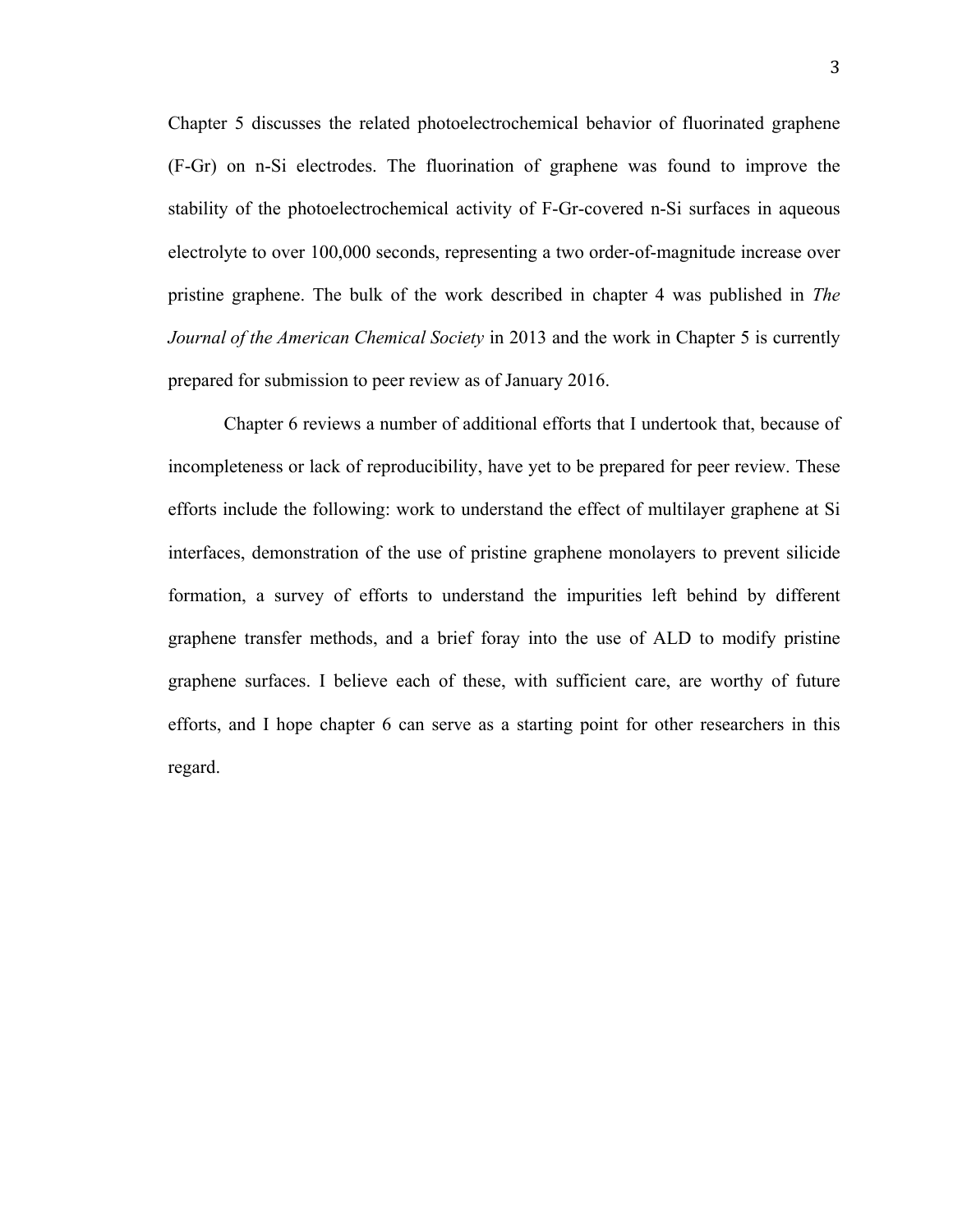## **1.2 Personal Summary**

The vast majority of the experimental work that I have performed in the Lewis group has related to understanding the chemical and photoelectrochemical behavior of ntype silicon photoanodes covered by monolayer sheets of graphene. The idea for this project was originally formulated by Nate just prior to my arrival at Caltech, and I began work on it in conjunction with a postdoc in the Lewis group and a graduate student at Columbia University, Matt Bierman and Nick Petrone, in May of 2011 after four months of work on measuring the kinetics of the surface reaction on silicon surfaces.

This project immediately proved to be promising, as n-Si electrodes covered by monolayer graphene showed significantly improved stability in aqueous electrolytes relative to uncovered n-Si electrodes. Furthermore, it was clear that the graphene did not fully pin the Fermi level of the silicon surface relative to nonaqueous redox couples. This was particularly exciting, as it suggested that graphene might be an ideal protective layer for a range of semiconductors in a photoelectrochemical motif since the graphene Fermi level could be modified by modification of the electrochemical potential of the electrolyte solution. With this in mind, another postdoc in our group, Fan Yang, began working on understanding the photoelectrochemical behavior of graphene-covered GaAs surfaces in aqueous electrolyte. While graphene did also inhibit deleterious reactions at the GaAs surface in contact with aqueous electrolyte, the protective ability of graphene on GaAs was limited in comparison to Si due to corrosion of GaAs at graphene imperfections leading to undercutting and eventual loss of graphene from the surface. This was in comparison to the passivation of Si that occurred at graphene imperfections.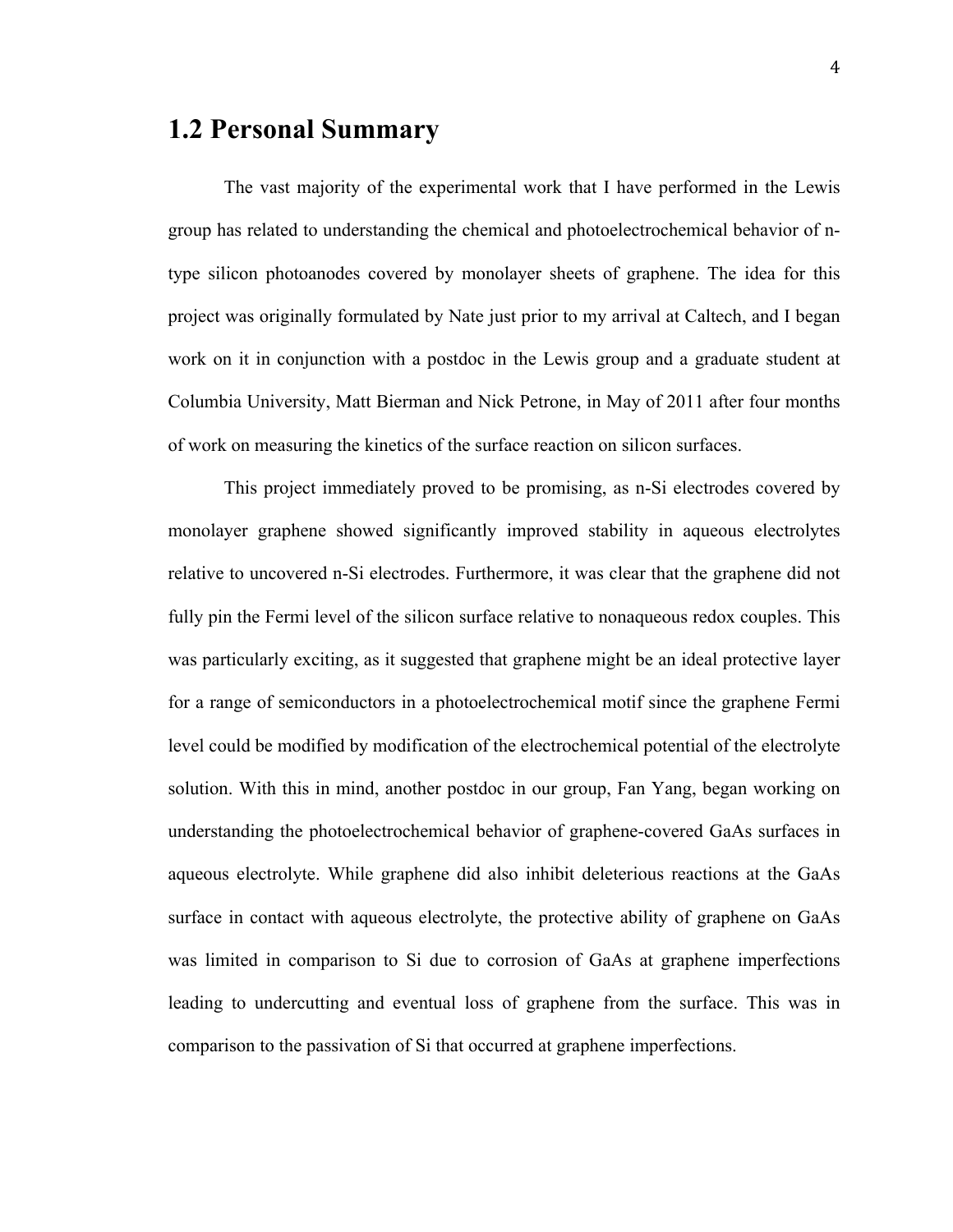However, despite the success that we found using graphene as a protective layer for silicon surfaces, problems existed. Specifically, the stability imparted by graphene to the Si was inconsistent from batch-to-batch of CVD grown graphene. This made further study of this interface challenging as the fabrication time per electrode was high. I tried a number of avenues to solve this issue. Among them, Ron Grimm and I built our own CVD chamber to grown graphene in an attempt to control the quality of the graphene employed in these experiments. Additionally, extensive effort was poured into understanding the nature of impurities and imperfections at the Si/graphene interface using Raman and XP spectroscopy. Unfortunately, in spite of these efforts, inconsistent results, particularly with regard to the imparted stability by graphene coverage on Si, is the major limiting factor in further studying graphene/Si interfaces in photoelectrochemical devices. This is perhaps not surprising as we are working with single-atom thick sheets of material in a non-cleanroom environment; however, based on the promising results that I have observed, I believe that these limitations are purely practical in nature. In retrospect, focusing on fabrication of micro- or ultramicroelectrodes of graphene-on-silicon surfaces via lithographic methods in an attempt to isolate a pristine, defect-free, impurity-free, graphene/silicon interface would have been a rational decision.

Concurrently with this work, I embarked on understanding the details of the field of photoelectrochemistry, which eventually led to my collaboration with Nate, Matt Shaner, and Rob Coridan, on the work that is discussed in chapters 4 and 5. Writing these papers was extremely satisfying as it forced us to carefully evaluate our understanding of